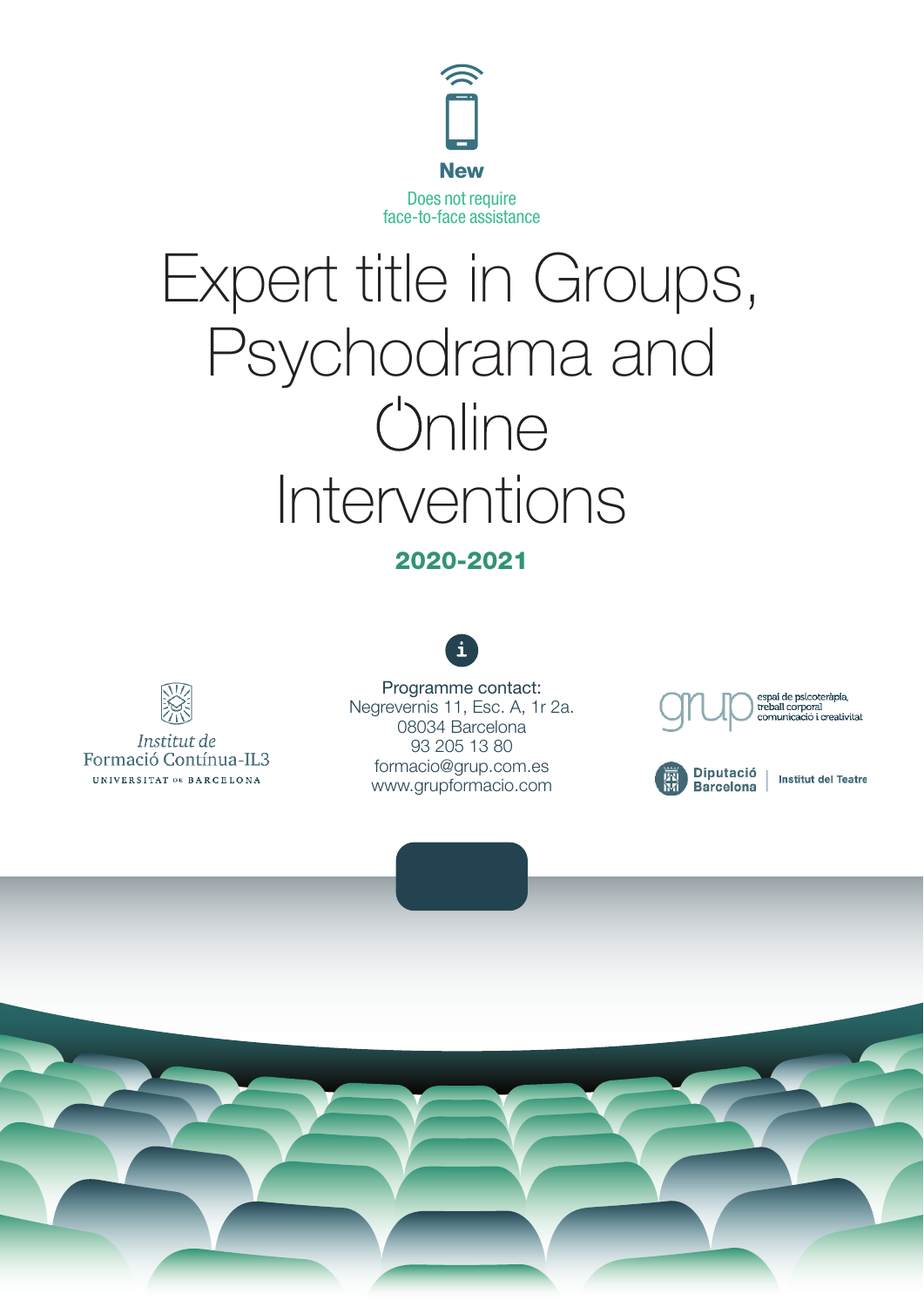## COURSE PRESENTATION

Mindful of the present social sanitary situation and its significant implications for various fields of social life, including Mental Health, education and psychotherapy practice, GRUP Formació launches a new training programme: **Expert Title in** Groups, Psychodrama and Online Interventions, accredited by the IL3-University of Barcelona and in collaboration with The Theatre Institute of Barcelona. The Expert programme has been designed as a **100% online** course, via live videoconferencing and a virtual campus, making it possible to attend from anywhere in the world.

GRUP Formació is an institution that, for more than 15 years now, has been training specialists in group psychotherapy, psychodrama and online **psychotherapy**: three of the most exciting fields of research in the past decades. The development of conscious and unconscious collective processes, creativity, action techniques, as well as, lately, an array of communication technologies, have been applied to the processes of learning about people, their intersubjective relationships and their potential for transformation in the the field of Mental Health.

| <b>Credits</b>  | <b>Award</b>                 | Language              | <b>Study Mode</b> |
|-----------------|------------------------------|-----------------------|-------------------|
| 15 ECTS         | Expert Diploma in Groups,    | Catalan,              | <b>Blended</b>    |
| $(125$ hours)   | Psychodrama and Online       | Spanish,              | learning          |
|                 | <b>Interventions</b>         | English               |                   |
| <b>Duration</b> | <b>Schedule</b>              | <b>Zoom Frequency</b> | <b>Fee</b>        |
| 23/10/2020      | Friday from 18:00 to 22:00   | Once a month          | $2.270 \in (*)$   |
|                 |                              |                       |                   |
| 3/7/2021        | Saturday from 16:00 to 20:00 |                       |                   |
|                 | Virtual Campus:              |                       |                   |

## COURSE DETAILS

(\*) The price includes University of Barcelona administrative fee, graduation procedures and online bibliography. Inquire about discounts for eligible institutions and groups of professionals.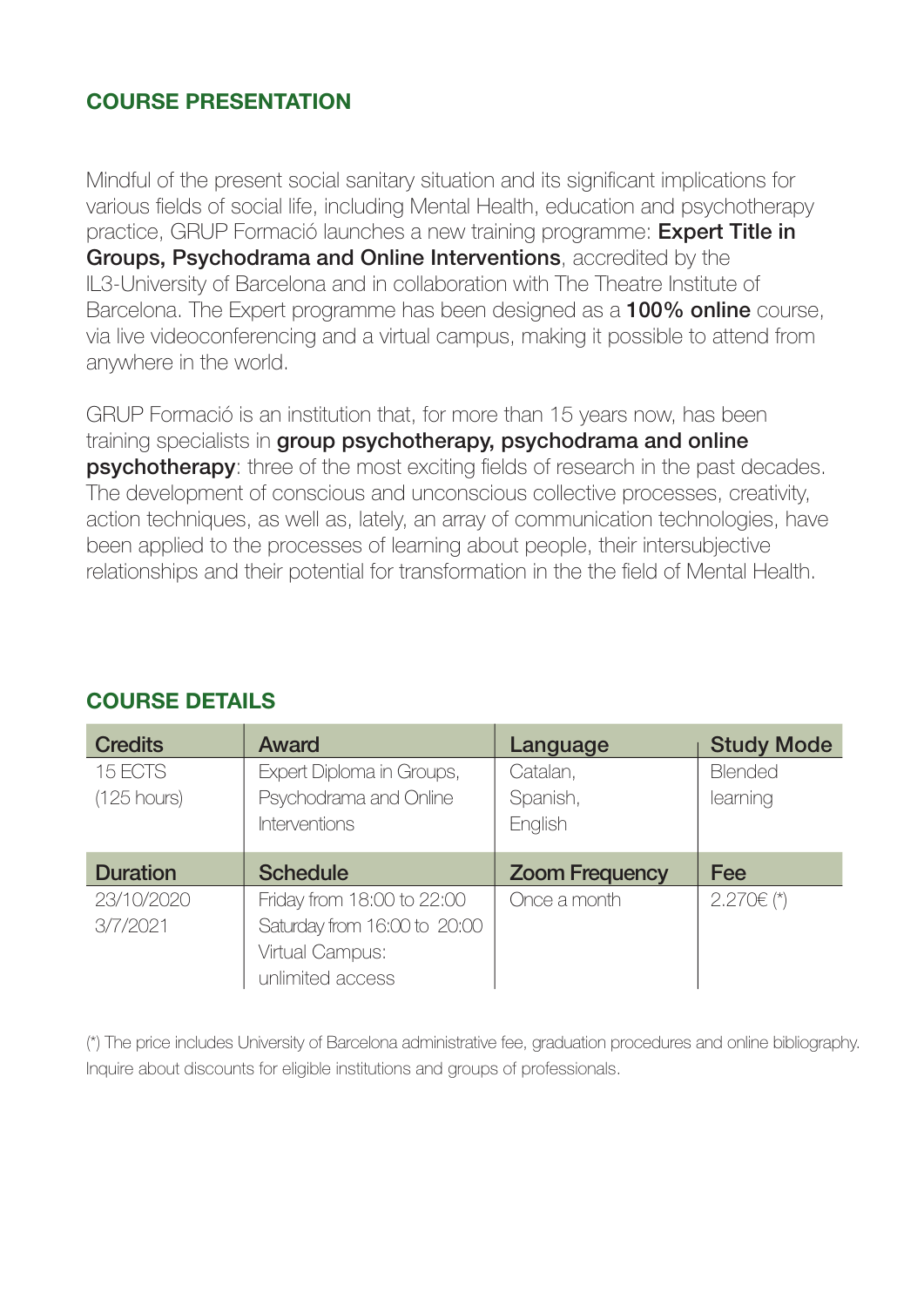## TEACHING METHOD

Online, comprising Zoom sessions (live videoconferencing) and the free access virtual campus learning (self paced). Training for the roles of group coordinator, group psychotherapist and psychodramatist. Learning about and practical application of the theory and methodology of online work. Experiential, hands-on learning. Tutorship. Theoretical and research papers development.

- 60% of "live distance learning" by synchronized Zoom videoconferences, at pre-established hours, during ten consecutive months, one consecutive Friday and Saturday afternoon per month. Aspects of group dynamics and psychodrama, as well as tools and the technique of online interventions will be taught via this modality. Rotation of large and small groups work will allow for the proposed subjects' optimal coverage.
- The remaining 40% of learning will take place via the Moodle platform of the Virtual Campus, where the theoretical aspects of the training will be covered, through presentations, videos and guided activities based on the Campus materials, including participation in an online group forum.

The array of formats we are going to use includes: videoconferencing, written text, audio, video, bodywork, figure theater and collective creativity platforms. These methods have been applied by us during the last fifteen years, resulting in a doctoral dissertation, two books and over a dozen published articles.

## COURSE OBJECTIVES

Achievement of capacities required for psychotherapeutic coordination, including individual, group, couple and family Interventions for various age groups, in collaboration with working teams, in treatment of various problems. Theoretical learning and technique-based training in psychodrama, group psychotherapy and group coordination, aiming at development of working plans of prevention, treatment and rehabilitation in such fields as mental health, public health, education, organizational and work-place services, using both face-to-face and online modalities.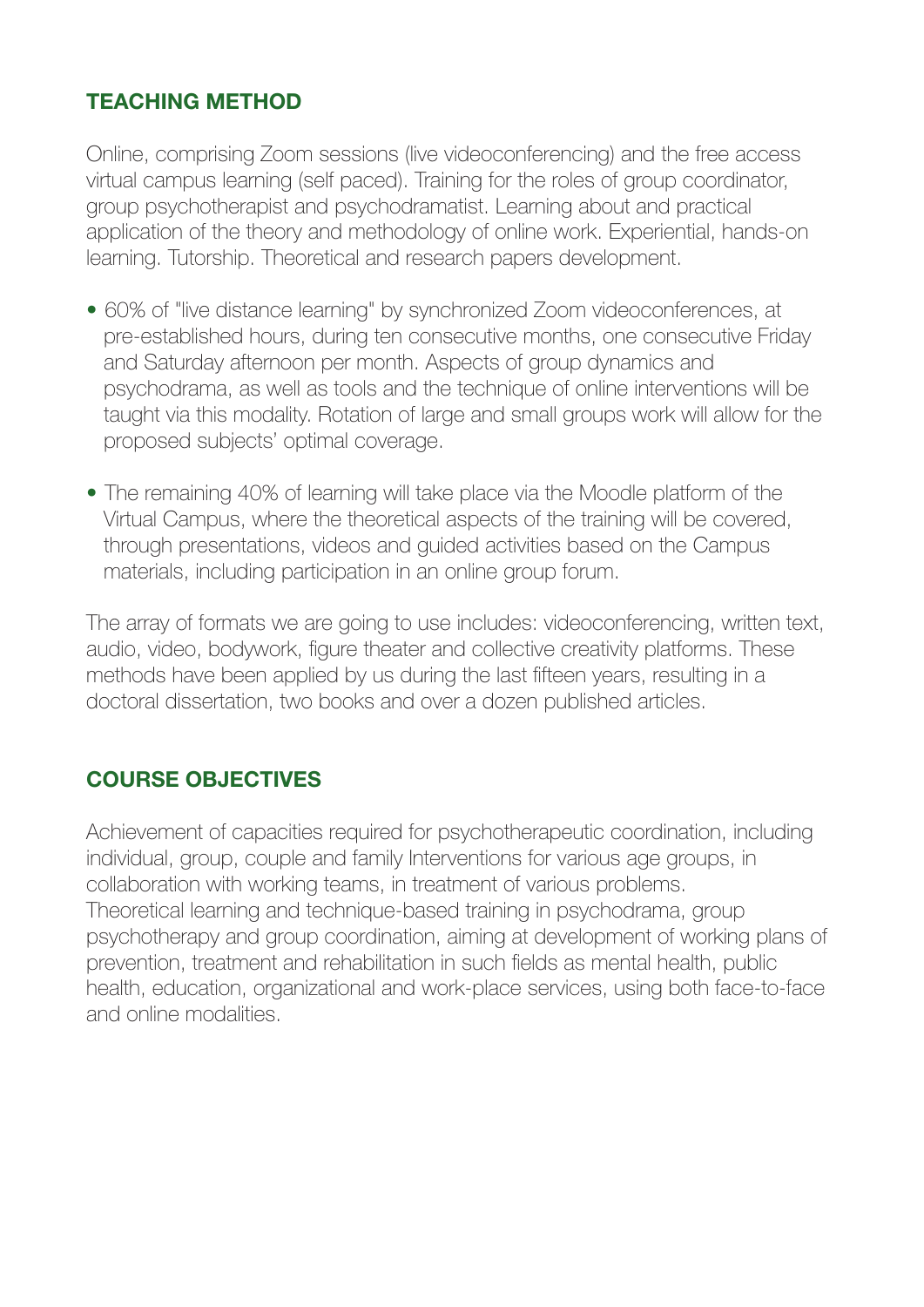# WHO IS IT FOR?

Graduates, licence\degree holders in fields related to Mental Health, Education, Arts, Organizations and Businesses, who wish to learn about therapy applications through modern technologies.

(\*) Other degrees and curricular skills will be taken in consideration at the admission interviews.

## LEARNING MODULES

## **Theory**

- T1. Group psychotherapy and psychodrama history.
- T2. Psychodramatic theory.
- T3. Group theory.
- T4. Stage theory.
- T5. Body theory.
- T6. Object theory.
- T7. Psychodramatic psychopathology.
- T8. Group psychotherapy and psychodrama.
- T9. Research methodology.
- T10. Working teams intervention.
- T11. Theory and technique of online interventions and psychotherapies.

## Technique, training and practice

P1. Setting of a psychodrama / group psychotherapy session: face-to-face and online modalities.

- P2. Psychodramatic team.
- P3. Psychodramatic techniques.
- P4. Group coordination training.
- P5. Training in body work.
- P6. Training in acting.
- P7. Stage directing.
- P8. Role-playing for psychodrama and group therapy Director and Auxiliary Ego training.
- P9. Group coordinator and psychodramatist role structuring.
- P10. Clinical practice (Internship) in public and private institutions.
- P11. Individual and group tutorship.

## END OF COURSE PAPER

The training is completed by submition of a Final Expert Paper, before the end of the course.